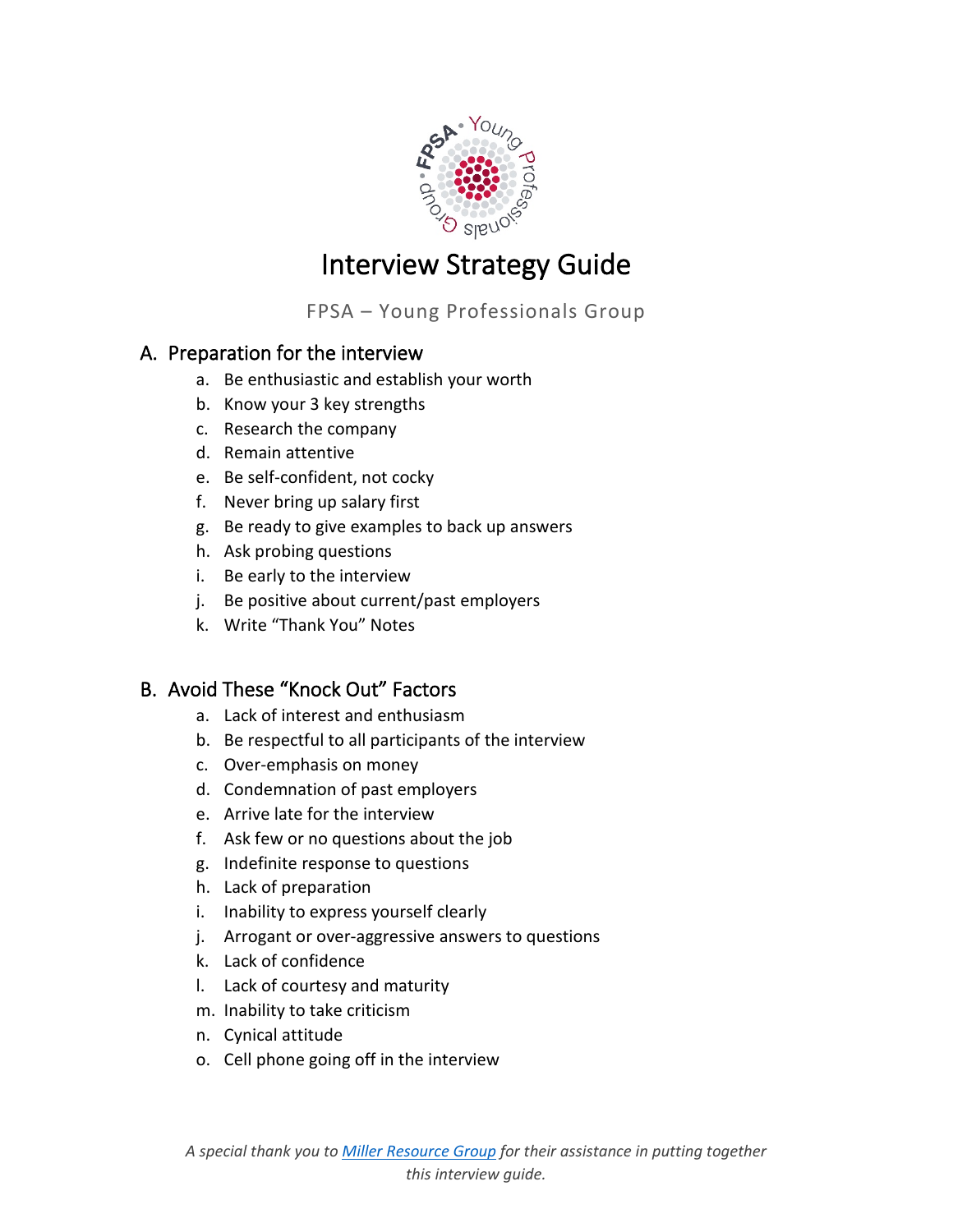



### C. Frequently Asked Questions Interviewers Will Ask

- a. Tell me about yourself
- b. Why are you looking to leave your current position?
	- i. Do NOT "bad-mouth" your previous employer
- c. What do you consider to be your most significant accomplishment?
- d. Have you ever accomplished something you didn't think you could?
- e. How do you handle pressure?
- f. What are your strengths/weaknesses?
- g. How have you grown or changed in the past few years?

#### D. Good Questions to Ask During an Interview

- a. What are the most critical aspects of this position? Where could I contribute the most?
- b. What are the most important objectives for the person to accomplish in this position?
- c. What are some of the short-term and long-term objectives that you would like completed in this position?
- d. What qualities (personal and technical) must an individual possess to be successful in this position? What is the number one priority for the person taking this job?
- e. Who would I report to, and how available is that person?
- f. How many people will I be working for? Or how many people will I be managing?
- g. What is expected of me in this position?
- h. Based on my background, how well do I fit in? What is the ideal employee for this job?
- i. How does this position relate to the rest of the organization, and how important is it to the company's objectives?
- j. What criteria is used to judge successful performance in this position? How does the employee receive feedback on their performance?
- k. Why is the position available? How long do people usually stay in this position?
- l. Describe the culture of the company.
- m. Tell me about your background (referring to the interviewer)
- n. What is the long-term vision of this company?
- o. How would you describe the manager's leadership/management style?

#### E. Closing the Interview

- a. Be confident and thank them for the time they have taken to meet with you
- b. Don't be afraid to tell the interviewer you are very interested in the role
- c. Ask what the next steps are or ask when to expect to hear back from the recruiter or the hiring authority